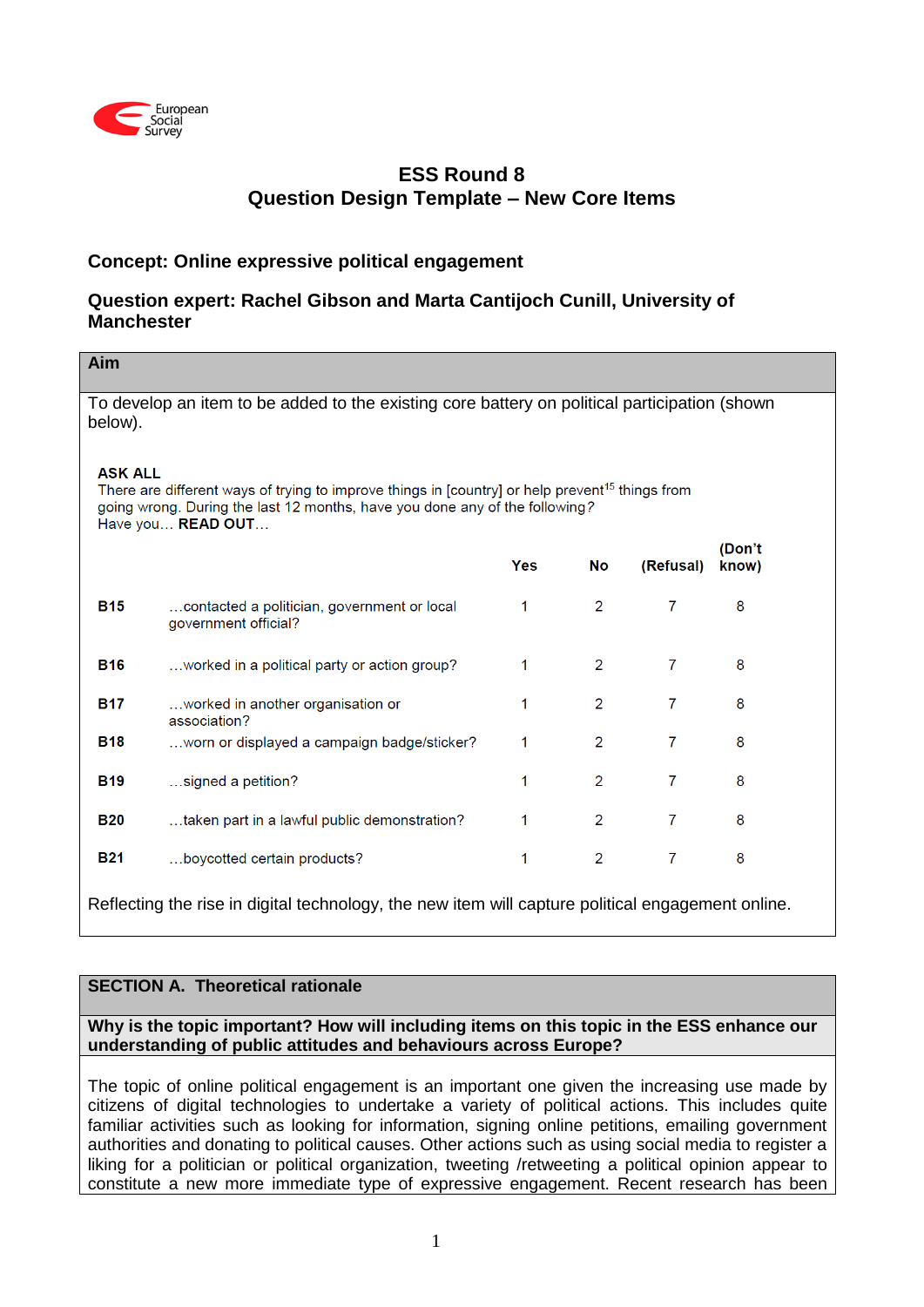focusing increasingly on these newer forms of informal online engagement with a view to understanding how different they really are and how they might be mobilizing citizens to participate in other more active types of both online and offline engagement such as persuading others to undertaken political action, voting and helping a political party (Rojas and Puig-i-Abril, 2009; Gil de Zuniga 2010; Gibson and Cantijoch, 2013). Do such activities offer a means for younger citizens and those less interested or alienated from formal politics in particular to connect /reconnect with political issues and institutions? Or conversely do they lower attachment to representative institutions and lead people toward more direct and unconventional modes of action. The evidence to date suggests that such activities do generally appeal to younger citizens although take-up in elections is relatively limited with between 5-10% of voters in France and UK saying that they had used social media to share or post political content in national elections or been involved in social network group with political interests during national elections (2010 and 2012) (Cantijoch et al. 2013; Gibson and Cantijoch, 2013). Despite the lower levels of internet connectivity overall, study of e-expressive participation has been conducted in a recently established democracy (Colombia) and it has been seen as an important new form of engagement that may have particular appeal to citizens in countries with a shorter history of traditional types of participation (Rojas & Puig-i-Abril. 2009). Thus, examining the patterns of engagement in these types of activities across new and older European democracies will offer an important basis for comparative analysis of the extent and impact of new types of political practice.

## **SECTION B. Relationship with other variables in ESS questionnaire**

### **Are the items intended to be used primarily as explanatory/background variables or is the topic primarily of interest as a dependent variable?**

The concept of online or e-expressive participation would introduce a new topic of interest to the ESS. It would however be highly relevant to other variables in the ESS core in regard particularly to items in in section B that relate to participation and political activity (Qs B15-B21 in ESS Round 8). The question of whether new forms of online engagement are really new, and their implications for traditional types of political participation are important. Do the new expressive types of online political activity link with other types of existing and more conventional modes of behaviour such as voting and supporting a political party? Can they provide a pathway into these more traditional types of activity or are they aligned with more radical forms of protest and demonstration? Essentially does social media bring in a new set of typically disengaged citizens into the political system or promote new forms of extra-institutional elite challenging types of behaviour? As such e-expressive participation would form a dependent variable – to be explained alongside other types of participation. It would also, however, possibly be an independent variable in that it may be seen as a mediating factor or stimulus to other types of engagement as the notion of a 'pathway' would suggest.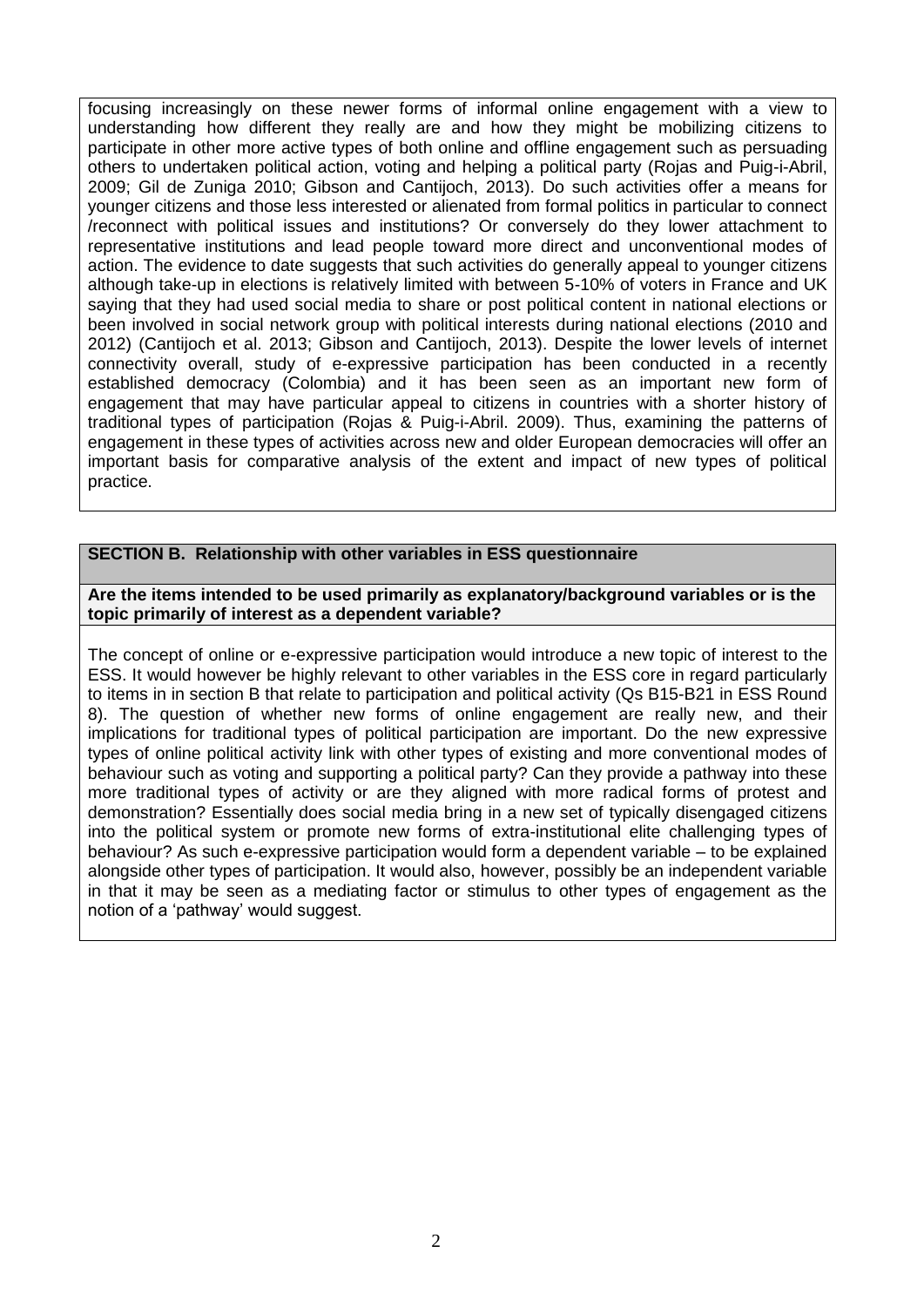## **SECTION C. Potential methodological or practical difficulties**

**Provide brief details of any potential methodological or practical difficulties associated with asking about this topic on a face to face cross-national survey If no particular problems are anticipated please note this**

One potential issue is to make sure that the item works equally well across countries and in future rounds i.e. that it is not too dependent on the examples of particular online platforms given.

There is the potential for discrepancies where those who have said they do not have internet access then also go on to say they have engaged in some online behaviours. Problems of respondent recall error and inconsistency in survey responses are a widely documented problem (see for e.g. Bound et al, 2001). However, a formal check on this potential inconsistency will not be added to the ESS questionnaire. Whilst we would expect a strong correlation between having engaged in online action and current internet use/access, it is possible to have done one without the other.

#### **SECTION D. Concept definition and measurement**

#### **Online expressive political participation**

The item is designed to fit within the existing political engagement battery in Section B of the core questionnaire (B15-B21)

The new item is intended to capture a new form of political engagement – online or eparticipation. The focus is on "expressive" engagement i.e. engagement intended to influence the opinions and/or actions of others.

#### **Question item wording**

There are different ways of trying to improve things in [country] or help prevent<sup>1</sup> things from going wrong. During the last 12 months, have you done any of the following*?* Have you…READ OUT…

|            |                                                                     | Yes.           | No.            | (Refused) | (Don't<br>know) |
|------------|---------------------------------------------------------------------|----------------|----------------|-----------|-----------------|
| <b>B15</b> | contacted a politician, government or<br>local government official? | $\overline{1}$ | -2             |           | 8               |
| <b>B16</b> | worked in a political party or action<br>group?                     | $\overline{1}$ | $\overline{2}$ |           | 8               |
| <b>B17</b> | worked in another organisation or<br>association?                   | 1              | -2             | 7         | 8               |
| <b>B18</b> | worn or displayed a campaign<br>badge/sticker?                      | 1              | $\overline{2}$ | 7         | 8               |
| <b>B19</b> | signed a petition?                                                  | 1              | 2              | 7         | 8               |